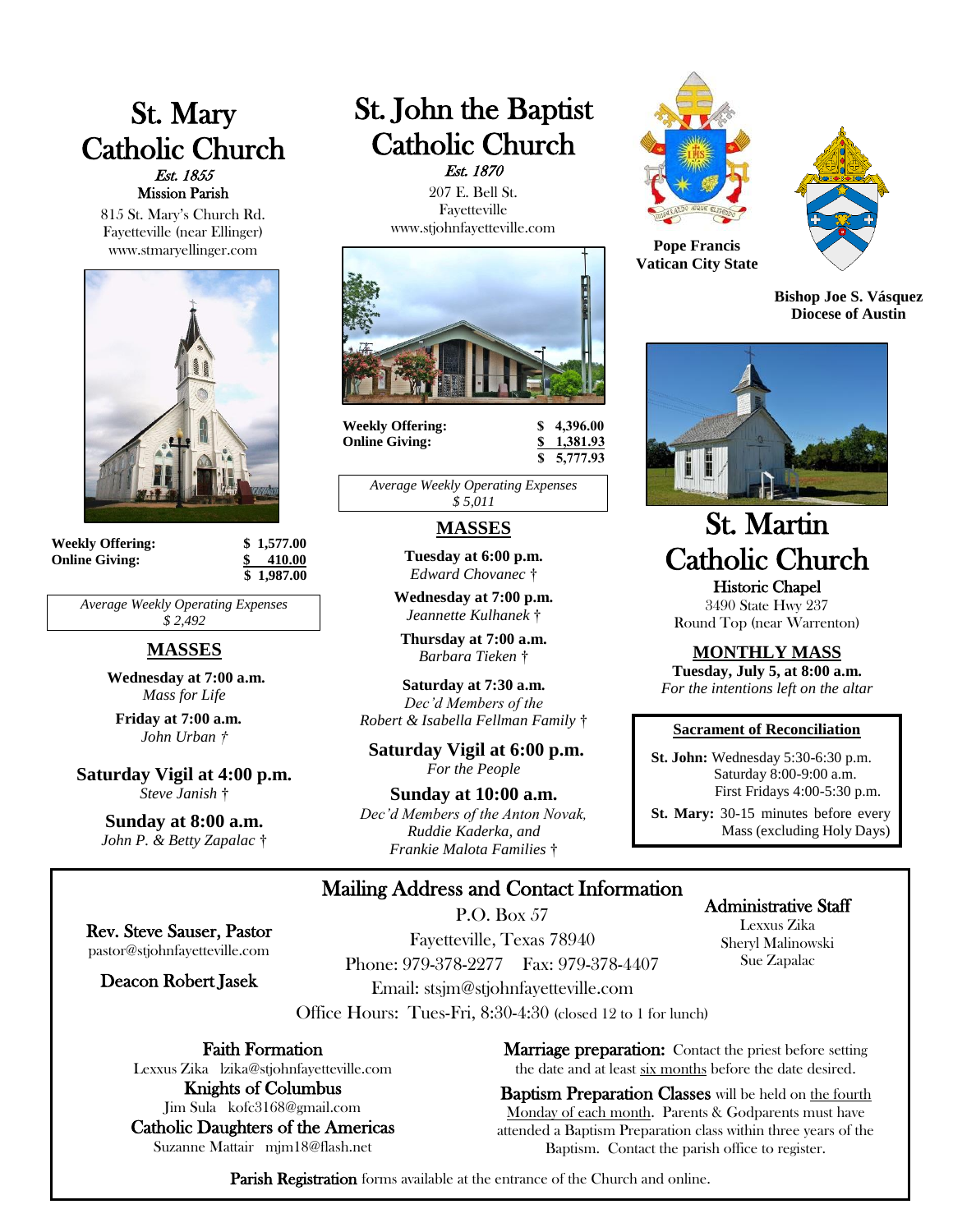## **THE MOST HOLY BODY AND BLOOD OF CHRIST JUNE 19, AD 2022**

# **PARISH LIFE**

**PLEASE PRAY FOR:** Lisa Aguilar, Judy Burklund, Gilbert Canik, Minnie Ann Chovanec, Eddie "Hoot" Chovanec, Ron Conley, Carolyn Countryman, Brian Fruge, Waldine Fruge, Dan Hall, Bernita Hlinsky, Woody Hiebert, Calvin Hlinsky, Samantha Holub, Christine Kaspar, Kathy Kneblik, Betty Jean Kulhanek, Helen Mikus, Leo Miller, Richard Mueller, Frank Potts, Kaycee Roesler, Judy Supak, B.J. Vasek, and Maggie Williams. (*Though they will remain in our prayers, names will only remain on the prayer list for two months, unless a new request is received.)*

**IN MEMORIAM:** The Parish Family extends sympathies and prayers towards the family of *Nellie "Nell" Schneider,* who died last week. Eternal rest grant unto her, O Lord, and let perpetual light shine upon her. May she rest in peace.

**THE ALTAR SOCIETY WOULD LIKE TO THANK** all who helped set up and decorate the outdoor altars, so beautifully, for the Corpus Christi procession this weekend.

**ALL HIGH SCHOOL YOUTH** will be needed to work the week of the **GARAGE SALE**. We will be receiving, sorting, and pricing the week of **July 3-9**. **Work schedules have been mailed out and are available on the parish website under "CYM."** Please make every effort to work your shifts.

**VBS DEADLINE APPROCHING!** Vacation Bible School this summer is scheduled to be held on **July 18 to 22, 2022**! Please turn in registration forms deadline to register on **June 30**. There will be no day of VBS registration this year.

**WE ARE IN NEED OF CATECHISTS.** We are needing catechist aids to assist in **4 different classes.** Please prayerfully consider helping in this ministry of sharing Christ with the youth in our community!

**WORLD YOUTH DAY 2023 is set for July 31 to August 9, 2023 in Lisbon, Portugal!** If you will be ages 18-35 in July of 2023 you are eligible to go! Think about this once in a lifetime opportunity, and, if you are interested, contact Lexxus at the parish office. Deadline to register is **July 15.**

#### **ADULT FAITH FORMATION OPPORTUNITIES** (in person at the Pastoral Center in Austin) for June include the following:

- June 20-23 Sacramental Theology
- June 27 Basic Teachings--Scripture
- June 28 Basic Teachings--Creed
- June 29 Basic Teachings--Sacraments
- June 30 Basic Teachings--Morality

For more information and to register for these classes please visit the diocese website or use the link: [www.givecentral.org/appeals](https://www.givecentral.org/appeals-form-registration/acp61a66e7b6eaf6/user/guest)[form-registration/acp61a66e7b6eaf6/user/guest.](https://www.givecentral.org/appeals-form-registration/acp61a66e7b6eaf6/user/guest)

**KNIGHTS OF COLUMBUS monthly meeting** is Tuesday, **June 21**, at 7:00 p.m. at St. John's Parish Hall.

**THE ALTAR FLOWERS** list for St. Mary is posted in the back of church and in the bulletin. If you are unable to bring flowers for your scheduled day, please call Jan Jurecka at (979) 378-2321. If you are interested in providing altar arrangements for a special occasion, please notify Jan or the church office at least three weeks in advance.

**ST MARY'S RAFFLE TICKETS** are now available from parishioners of St. Mary and at the parish office. The grand prize is a **\$5,000 Visa gift card**, plus 30 other valuable prizes! Raffle tickets are \$5 each or 5 tickets for \$20.

#### **DONATIONS NEEDED FOR THE GARAGE SALE**



 The CYM will be part of this year's City-Wide Garage Sale, scheduled for Saturday, **July 9**, at St. John's Recreation  $P$   $P$   $R$   $C$   $H$  Center. Proceeds from the garage sale **GARAGE SALE** will be used to support our Youth Ministry activities throughout the year.

 *Please bring your donations (no clothes or TVs, please) to the parish hall on July 3, from 1:00 - 3:00 p.m., and July 5-9, from 5:00 - 7:00 p.m.* Make sure that all donated electronics and appliances are in working order. **Don't forget to come shopping for some great bargains on Saturday, July 9!**

**SPECIAL COLLECTION:** Next week, we will take up the Peter's Pence Collection, which provides Pope Francis with the funds he needs to carry out his charitable works around the world. The proceeds benefit our brothers and sisters on the margins of society, including victims of war, oppression, and natural disasters. Please be generous. Visi[t www.usccb.org/peters-pence](http://www.usccb.org/peters-pence) for info.

**CONGRATULATIONS:** The following men were ordained to the Priesthood last weekend – Sam Bass, Jakob Hurlimann, and Fernando Ricaud. Please pray for them as they assume their new duties in the service of the Lord.

#### **ETHICS AND INTEGRITY IN MINISTRY COMPLIANCE**

For those needing only to *update or renew* their EIM compliance, the **online training is now open**. Access the English training at [www.austindiocese.org/onlineeimtraining.](http://www.austindiocese.org/onlineeimtraining) Please remember that those who have never taken an EIM workshop before must take an in-person class and fill out an application.

# **Nearest Upcoming EIM Workshop:**

Sunday, **June 26**, 12:30-2:30 PM St. Mary Catholic Church, Caldwell

#### **RELIGIOUS FREEDOM WEEK 2022** takes

place from **June 22 to 29.** Religious freedom allows the Church, and all religious communities,



to live out their faith in public and to serve the good of all. Beginning June 22, the feast of [Sts. Thomas More and John](https://www.usccb.org/committees/religious-liberty/st-thomas-more-and-st-john-fisher)  [Fisher,](https://www.usccb.org/committees/religious-liberty/st-thomas-more-and-st-john-fisher) the USCCB invites Catholics to pray, reflect, and act to promote religious freedom. To take part, visit the website, [https://www.usccb.org/committees/religious-liberty/religious](https://www.usccb.org/committees/religious-liberty/religious-freedom-week)[freedom-week.](https://www.usccb.org/committees/religious-liberty/religious-freedom-week)

# **OTHER NEWS**

# **CORPUS CHRISTI PROCESSION IN LA GRANGE:**

If you were not able to attend the Eucharistic Procession in Austin for the kick-off event of the Eucharistic Revival, Sacred Heart parish in La Grange invites you to join in a procession TODAY at 6:30 P.M. They will process from Sacred Heart down Jackson Street to Colorado Street ending at the gazebo next to the quilt museum. If you are not able to walk, you can join walkers at the gazebo for prayer. Please plan for the hot weather, and do not forget to bring your water. The procession to the gazebo and back to the church should take about an hour.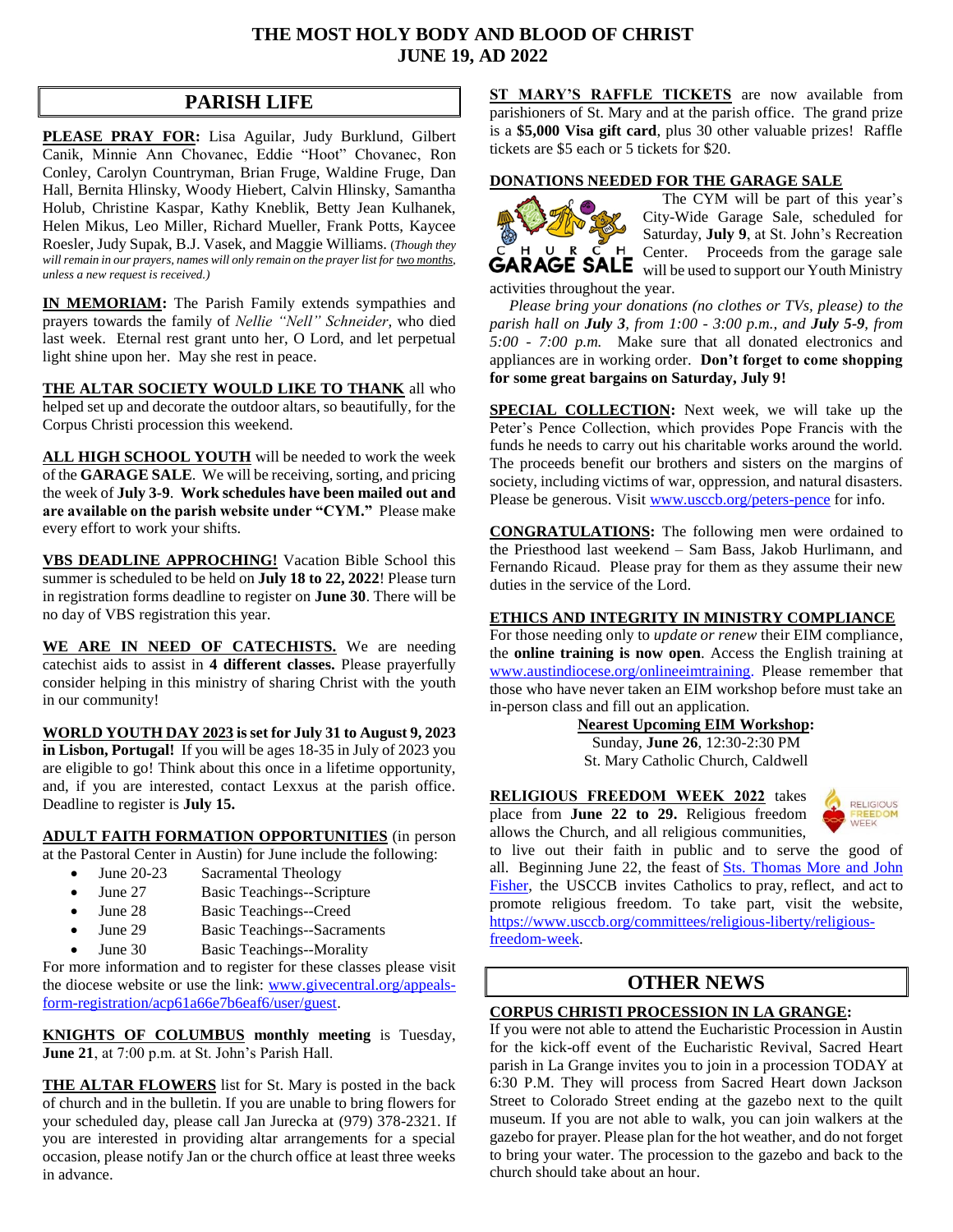# **THE MOST HOLY BODY AND BLOOD OF CHRIST JUNE 19, AD 2022**



**A PILGRIMAGE TO THE HOLY**  LAND: Fr. Steve Sauser invites you to join him **November 7-16, 2022**, on a 10-day pilgrimage to the Holy Land. This is your opportunity to

walk with, listen to, and see Jesus from Bethlehem, Nazareth, Galilee, Jerusalem, and Via Crucis with Him to Golgotha. Each day will include the celebration of Mass and reflection on the Gospel at the very special places you visit. The detailed itinerary and the registration forms are at the entrance of the church. Keep a copy of your registration form if you mail it in with your deposit. For more information, contact Sheryl Malinowski at the parish office: (979) 378-2277 or [smalinowski@stjohnfayetteville.com.](mailto:smalinowski@stjohnfayetteville.com)

#### **STS. CYRIL AND METHODIUS PARISH IN GRANGER**

will host a Fried Chicken Dinner Sunday, **June 26** beginning at 11 a.m. Plates of fried chicken, green beans, noodles, peaches and bread will be \$12 each; they will be available dine-in and drivethru.

#### **STS. PETER & PAUL PARISH 124th ANNUAL FESTIVAL** is

Sunday, **June 26**, in Plum, starting after the 10:00 a.m. Mass. Plum sausage & fried chicken will be served from 11:00 a.m.-1:00 p.m., followed by an auction, bingo, live music and a dance. Other activities of the day include children's games, a cake walk, country store, and a raffle!

ST. JOHN OF SCHULENBURG is celebrating their 134<sup>th</sup> anniversary with a **July 4th** picnic, following the 9:00 a.m. Mass that day. There will be a flag raising ceremony at 10:00 a.m., a stew and fried chicken dinner at 10:30 a.m., auction at 12:30 p.m., and the raffle drawing at 8:00 p.m. All are invited to stay and watch the fireworks show at 9:30 p.m.

#### **PRAYING WITH LAW ENFORCEMENT**

St. Patrick Parish in Hutto will host a Blue Mass for those who serve in law enforcement on Friday, **June 24** at 8:30 a.m. A breakfast will follow the Mass. All are invited to pray with and for our law enforcement officers.

**IMMIGRANT HERITAGE MONTH** during the month of June, Catholic Charities of Central Texas' Immigration Legal Services is committed to offering legal assistance to individuals and families eligible to apply for immigration benefits, including family reunification, humanitarian relief, Temporary Protected Status, Deferred Action for Childhood Arrivals (DACA), removal defense, as well as services for victims of domestic violence and human trafficking. If you or someone you know needs services, call 512-651-6125.

**TEENS ARE INVITED** to attend the 2022 Teen ACTS Retreat, **July 18-31**. Registration forms can be found at the church entrance. The retreat is open to all incoming sophomores through recently graduated



seniors. Spots fill up fast, so sign up ASAP! This year's theme is "Blessed are the poor in spirit, for theirs is the kingdom of heaven."  $-$  Matthew 5:3.

**THE 13TH ANNUAL MEN'S MASS** will be celebrated **July 16** at 10 a.m. at St. Thomas More Parish in Austin. Father James Misko will celebrate the Mass, which is sponsored by the Central Texas Fellowship of Catholic Men. A reception will follow the Mass. Details and livestream: centexcatholic.com

**PARENTS OF GRADUATING SENIORS** send your graduates off to college with more than a laptop and credit card. Gift them with a booster shot of their Catholic Faith - a three-day retreat sponsored by the Diocese of Austin Office of Youth, Young Adult and Campus Ministry. It **Central Texas** will help them encounter the living Christ in the Paschal mysteries. The retreat date is **June 24-26** at Eagles Wings in Burnet, about an hour's drive west of Austin. For more info go to the TEC (Together Encounter Christ) website at: [www.tecofctx.wordpress.com.](http://www.tecofctx.wordpress.com/) 

#### **HOW TO REPORT AN INCIDENT OF CONCERN**

The Diocese of Austin is committed to preventing harm from happening to any of our children or vulnerable adults. If you are aware of sexual or physical abuse and/or neglect of a child or vulnerable adult, state law requires you to report that information to local law enforcement or the Texas Department of Family and Protective Services at [\(800\) 252-5400](tel:%28800%29%20252-5400) or [www.dfps.state.tx.us.](http://www.dfps.state.tx.us/) Additionally, if the suspected abuse is by clergy or an employee or volunteer of any diocesan parish, school or agency, a Notice of Concern should be submitted to the diocesan Ethics and Integrity in Ministry Office at (512) [949-2400.](tel:%28512%29%20949-2400) The Notice of Concern can be found at [www.austindiocese.org](http://www.austindiocese.org/) (click on REPORT ABUSE OR AN EIM CONCERN). Reports may be made anonymously.

# **Catholic Social Teaching Corner**

**June 18-19**

#### **The Solemnity of the Most Holy Body and Blood of Christ**

We are a Eucharistic people and today's solemnity celebrates this great gift we have been given - to share in the very Body and Blood of Christ. As thankful sharers in this Eucharistic feast we are called to give witness to our gratitude by becoming nourishment for others. We commit ourselves to being broken open and poured out for others as Jesus has done for us. What sacrifice are we willing to make for others in gratitude for the sacrifice Christ made for us?

#### **Junio 18-19**

#### **La Solemnidad Del Bendito Cuerpo y La Sangre De Cristo**

Somos gente Eucarística y la solemnidad de hoy celebra este gran regalo que se nos ha dado – Compartir del mismo Cuerpo y Sangre de Cristo. Al compartir agradecidos, del festín Eucarístico somos llamados a dar testimonio de nuestra gratitud al convertirnos en nutriente para otros. Nos comprometemos a ser rotos y abiertos y a derramarnos por otros tal como Jesús ha hecho por nosotros ¿Qué sacrificio estamos dispuestos a hacer por los otros en gratitud por el sacrificio que Cristo hizo por nosotros? 

LA

# Come Gather in Prayer with Us!

\***Saturday** vigil Masses and \***Sunday** Masses – pray the Rosary starting 25 minutes before each Mass.

\***Monday** evening – pray the Rosary, the Litany of the Blessed Virgin Mary, and other prayers at 6:00 p.m. at **St. Mary Church**

\***Tuesday** evening – pray the Rosary at 5:30 p.m. at **St. John Church**